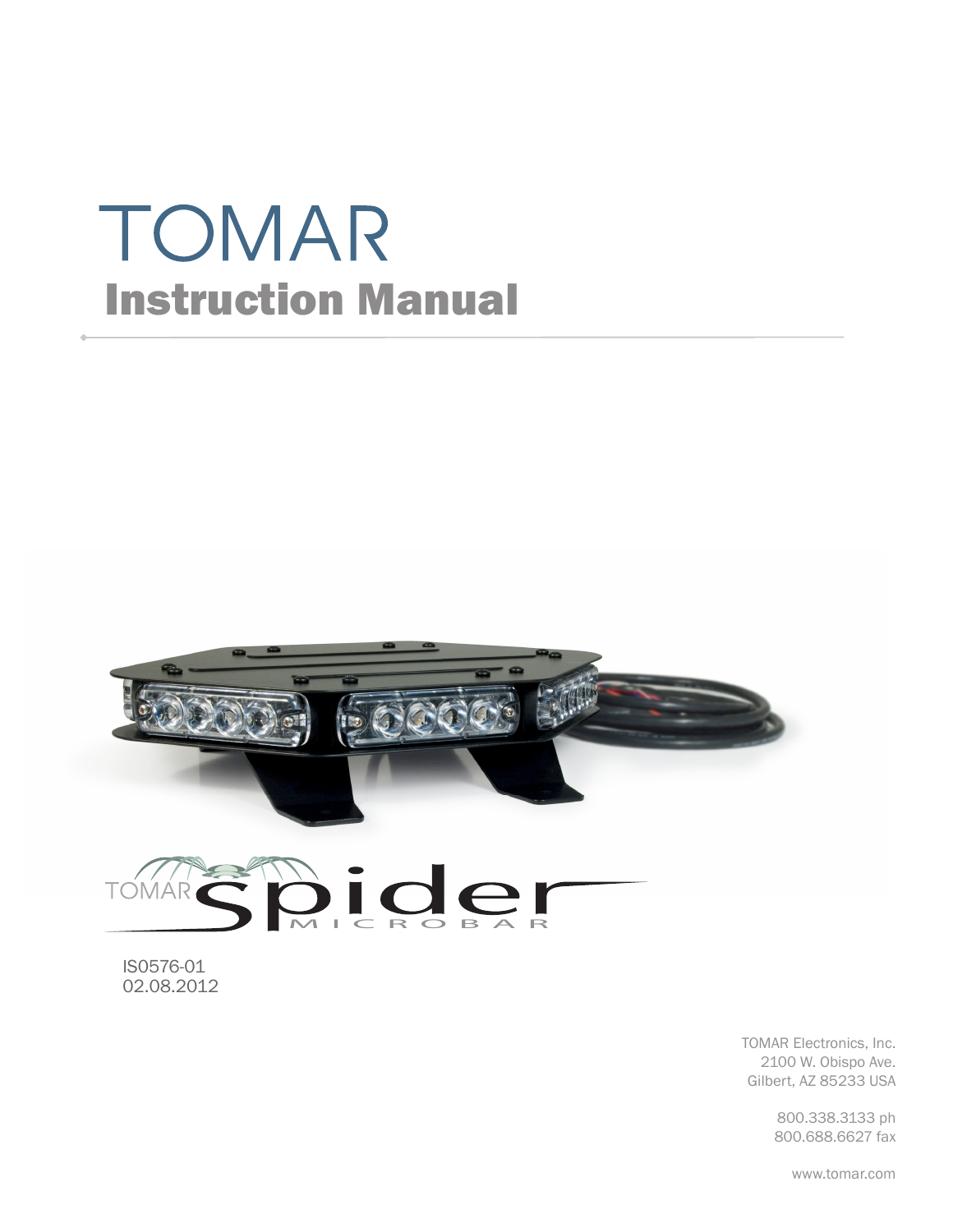

# $1 \bigtriangleup R$

## Spider Microbar Wiring

| $+12Vdc$                 |
|--------------------------|
| Ground                   |
| <b>Warning Mode 1</b>    |
| <b>Warning Mode 2</b>    |
| <b>Warning Mode 3</b>    |
| Alt Mode Circle Fill     |
| Alt Mode Circle Trail    |
| All Lamps On             |
| N/A                      |
| <b>Intensity Control</b> |
|                          |

### Programming Instructions

Entering Programming Mode:

To activate the Lstick programming mode, connect the BLACK Wire to ground then simultaneously attach the GREEN wire and the RED wire to +12 Vdc.

Changing Warning Patterns and Flash Rates:

Six unique warning patterns can be selected by using different combinations of the ORANGE, BLUE, BROWN/WHITE and RED/WHITE wires. See example below:

| <b>ORANGE WIRE</b>              | <b>Warning Mode 1</b> |
|---------------------------------|-----------------------|
| <b>BLUE WIRE</b>                | <b>Warning Mode 2</b> |
| <b>ORANGE and BLUE WIRES</b>    | <b>Warning Mode 3</b> |
| <b>BROWN/WHITE WIRE</b>         | Alt Mode 1*           |
| <b>RED/WHITE WIRE</b>           | Alt Mode 2*           |
| BROWN/WHITE and RED/WHITE WIRES | Alt Mode 3*           |

\*Alt modes will override warning modes if both are activated simultaneously.

To change the warning mode, attach the wire(s) corresponding to the mode to be changed to +12Vdc.

Tap the Red/WHITE wire to +12Vdc to advance the flash pattern. See the list of available flash patterns below.

A unique flash rate can be assigned to each warning mode. To change the flash rates enter the programming mode as described above. Move the green wire from +12Vdc to Ground. Tap the BROWN/WHITE wire to +12Vdc to advance the flash rate. See the list of available flash rates below.